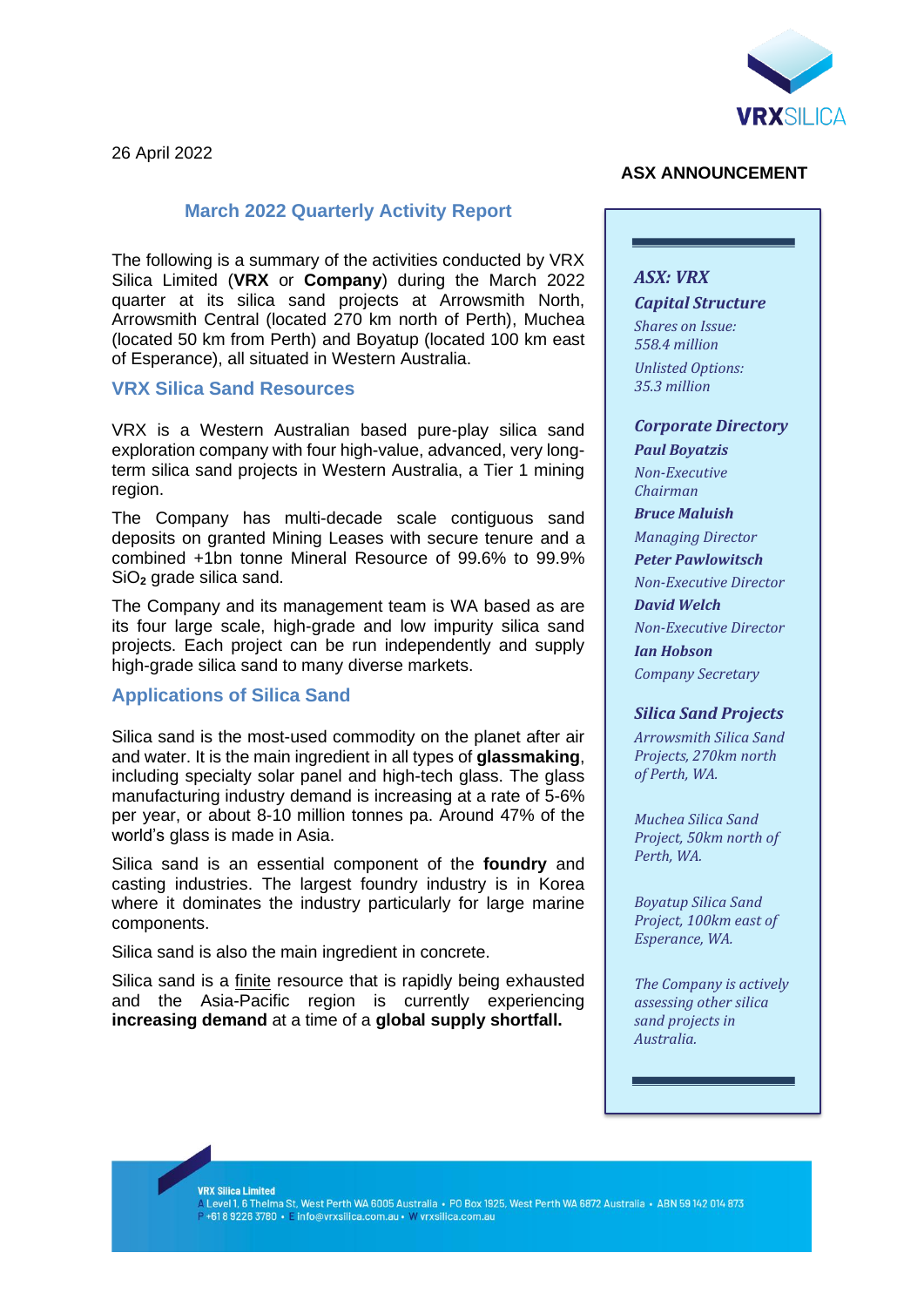

## **A Project development pipeline to ensure a disciplined, staged development of world-class assets**

The Arrowsmith North silica sand project will lead a staggered and disciplined development program, followed by Muchea and Arrowsmith Central.

VRX has the most-developed ASX listed company silica sand projects in Australia with planning, Aboriginal heritage and environmental studies well advanced having commenced in 2017.

Mining Leases are granted over all three projects as well as various Miscellaneous Licences for access with permitting and infrastructure preparations well-advanced.

The scale of the projects provides for a long-term opportunity for **silica sand export** and potential for **glass manufacturing and downstream industries** in Western Australia.

#### **Arrowsmith North**

The mining and processing operation is relatively simple and low impact with long-term production expected to commence initially at Arrowsmith North on the 223Mt Ore Reserve @ **99.7% SiO2**, subject to final environmental approvals.

A revised capital estimate is currently underway on a tailored 2Mtpa processing plant with a unique patented process circuit.

Process circuit design and detailed engineering has been designed following an extensive metallurgical testing regime. A bulk testwork programs has been undertaken during the March 2022 quarter with results pending. The program has produced sufficient final product samples which will be sent to an extensive list of potential buyers once confirmation assays have been received.

In addition, a process water bore was successfully drilled to access water from the Yarragadee North deep aquifer.

As part of the application for a 5C Licence to Take Water a test production bore and two monitoring bores, a deep and a shallow, have been drilled and constructed on the Arrowsmith North miscellaneous licence L70/199 by Western Drilling. The bores have been constructed to specifications exceeding the Minimal Construction Requirements for Water Bores in Australia and as specified by the Department of Water and Environmental Regulation.

The test production bore is screened in the confined Yarragadee Formation Unit A aquifer with the screens installed between 320m and 392m depth. The 250mm FRP casing has been cement grouted from 0 – 300m to prevent ingress of water from other parts of the Yarragadee Formation or the superficial aquifer.

A deep monitoring bore has a similar construction to the production bore with the grouting and screening over similar intervals. A shallow monitoring bore is screened from 18 – 30m in the superficial aquifer.

The production bore was test pumped to determine hydraulic parameters and specific yields for use in the H3 Hydrogeological Assessment computer model. The test pumping was undertaken to AS2368-1990 by Western Irrigation using their mobile test pumping equipment.

Initial multi-rate testing was carried out to determine a constant rate test rate. The highest rate of 32L/s yielded a maximum drawdown of 6.12m. The constant rate test was carried out

**VRX Silica Limited** 

461892263780 • E info@vrxsilica.com.au • W vrxsilica.com.au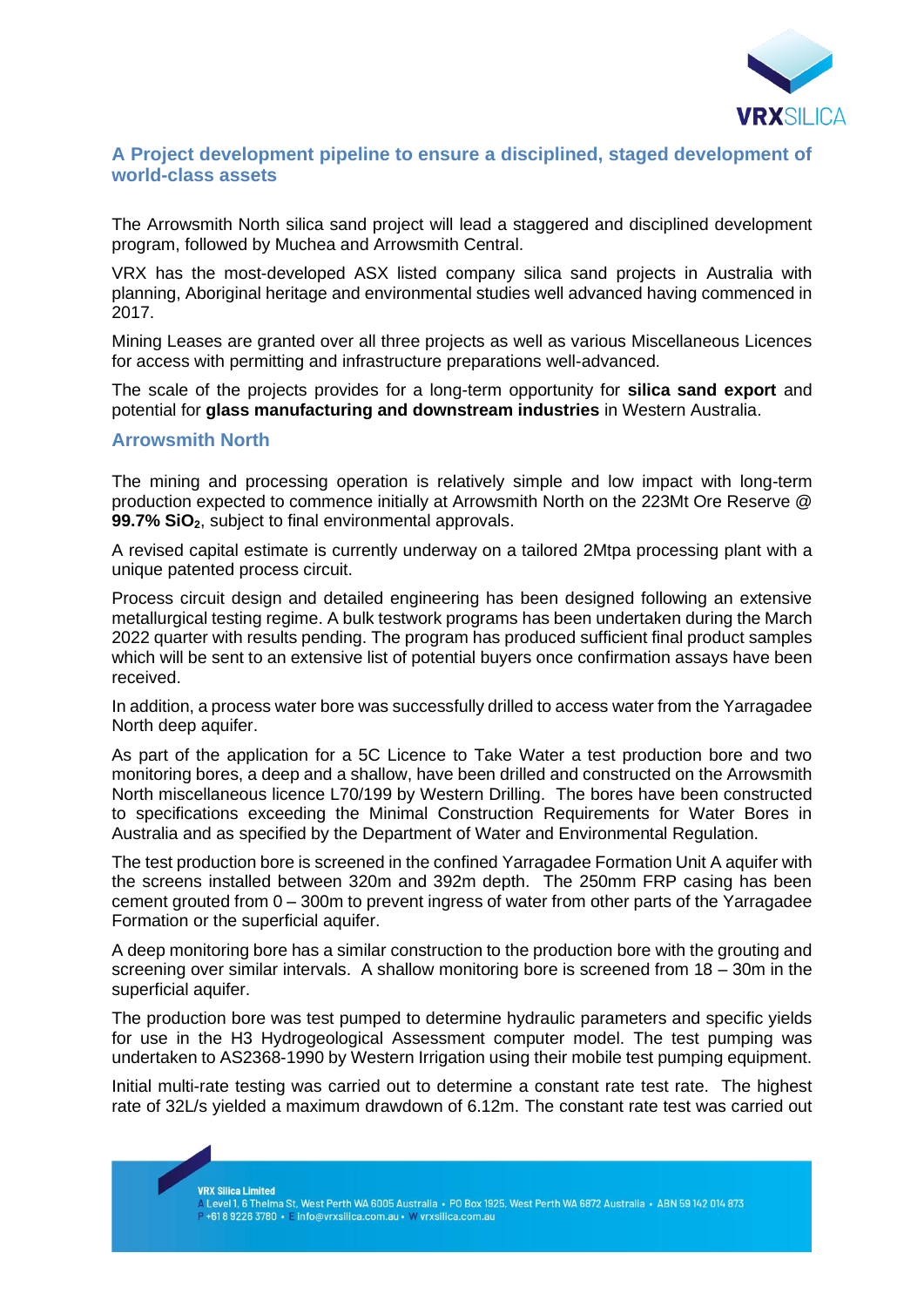

at 30L/s for 1,990 minutes for a maximum drawdown of 6.20m in the pumping bore, 2.71m in the deep observation bore and no movement in the shallow observation bore.

Preliminary assessment of the constant rate test data indicates a transmissivity in excess of 900m3/d/m which results in a hydraulic conductivity in excess of 10m/d. The controlled test pumping indicates that the confined Yarragadee Formation Unit A aquifer is capable of yielding the project requirements of 900,000kL per annum. The production bore has been constructed to yield in the order of 1,200,000kl per annum.

Analysis of water samples taken during test pumping has confirmed the water is of acceptable quality for use as process water in VRX's proposed silica sand process plant.

#### **Arrowsmith North Approvals**

During the quarter Environmental Protection Authority of Western Australia (**EPA**) approved the Company's Environmental Scoping Document (**ESD**) for proposed mining activities at its 100% owned Arrowsmith North Silica Sand Project.

The Proposal was referred to EPA services on 17 March 2021 for assessment under Part IV of the Environmental Protection Act 1986. On 24 May 2021 it was determined that the Proposal should be assessed at a Public Environmental Review level of assessment and as a result, an ESD was to be submitted to the EPA for assessment. The ESD was approved on 15 March 2022.

The ESD approval required no amendments to the submitted document which is testament to the process that VRX has undertaken in consultation with the EPA.

EPA approval of the ESD is a significant milestone in the environmental approvals process for Arrowsmith North and provides clarity for the Company on the pathway to development.

The ESD is a precursor to the Environmental Review Document (**ERD**), which is required under the EPA's public environmental review process and will be released for public review. The ESD was prepared according to the procedures in the EPA's *Environmental Impact Assessment* (EIA; Part IV Divisions 1 And 2) Procedures Manual (EPA, 2021b)

Importantly, VRX now has an indicative timetable for full assessment acceptance by the EPA, with a final report for Ministerial environmental approval scheduled for December 2022.

The indicative timetable included the timing for submission of the first draft of the ERD by 15 April 2022. Subsequent to the end of the quarter, VRX submitted the required documentation on 14 April 2022. The ERD is a comprehensive summary of the project environmental setting, the physical elements of the mine and infrastructure, operational elements, the extent of effects on the environment and the proposed rehabilitation and closure plan.

An important feature of the proposed rehabilitation is the use of the unique Vegetation Direct Transfer (VDT) which is estimated to result in the best restoration of the mine area vegetation and habitat.

The VDT methodology can be viewed at:

<https://vrxsilica.com.au/miningandrehabilitationmethodology/>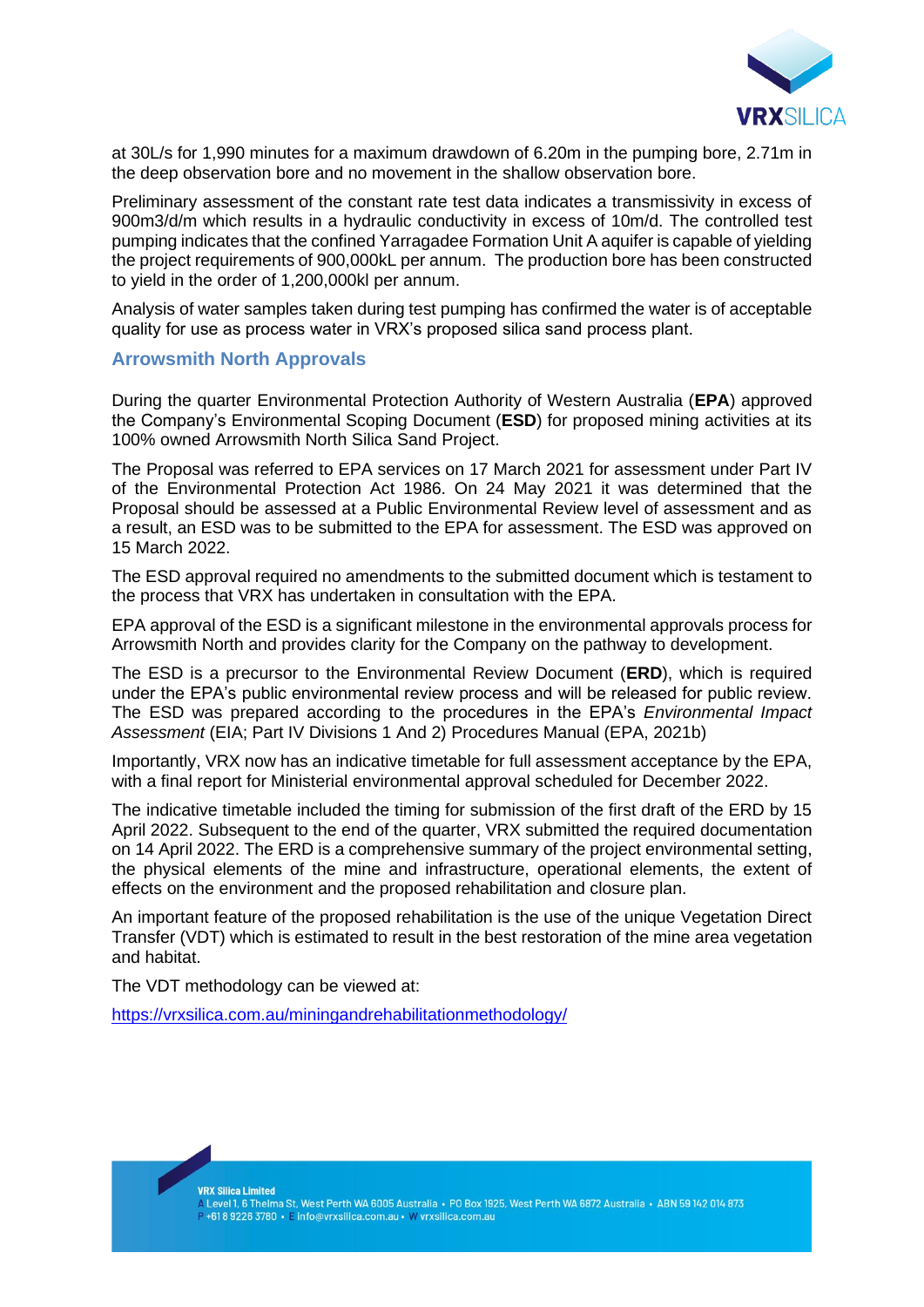

## **Arrowsmith Central**

VRX has referred a proposal for the Arrowsmith Central silica sand project to the Federal Department of Water and Environment (**DAWE**) for assessment under the EPBC Act. During the December 2021 quarter, VRX was advised by DAWE it has determined that the Proposal is a Controlled Action and the statutory assessment approach timeframe will await a decision by the WA Government to determine whether an accredited assessment is an appropriate method.

The Arrowsmith Central Proposal was referred to the EPA under s. 38 of the EP Act on 10 September 2021. A notice for further information under s. 38F (1) and (2) of the EP Act was then received on 8 December 2021.

VRX has requested and had approved an extension of time to the end of February 2022 to supply the information requested to incorporate the additional material from the September 2021 detailed flora and vegetation study at Arrowsmith Central.

The revised Proposal was submitted 28 February 2022. The revised referral package replaces the original s.38 referral that was submitted to EPA services on 10 September 2021.

As part of the notice requiring further information, the EPA requested the IBSA submission reference number for any biodiversity surveys that were submitted to support the referral. This information was provided.

## **Arrowsmith North and Central Aboriginal Heritage Surveys**

Aboriginal heritage surveys have been completed at the Arrowsmith North (Arrowsmith North) and Arrowsmith Central (Arrowsmith Central) Silica Sand Projects.

Two more comprehensive archaeological and ethnographic surveys over proposed mining and critical infrastructure areas were completed over the past four months with representatives of the Yamatji Southern Regional Corporation (**YSRC**) and SandS CRM personnel.

Advice received by the Company from YSRC confirms that all proposed long-term mining and associated infrastructure areas are clear for the stated works to proceed. These areas include the 360ha Arrowsmith North mine disturbance envelope, allowing for 30 years of mining, and 485ha of the Arrowsmith Central mine disturbance envelope that will allow for 20 years of mining

In addition to the heritage surveys, the YSRC and SandS CRM consultants assisted VRX in further understanding the presence of conservation significant fauna identified by the Company's fauna consultants. The YSRC and SandS CRM consultants were aware of VRX's Native Fauna Manual and asked to identify those species, or significant others not referenced in the Company's manual, that they had encountered during the survey. The Company is pleased to report that no priority fauna was identified during the survey, with this outcome to be included in VRX's submissions for regulatory approvals.

In addition to the successful review and assessment by YSRC and SandS CRM consultants of the Company's Native Fauna Manual, this exercise will help support the future Ranger Program to be developed by VRX in consultation with YSRC.

**VRX Silica Limited**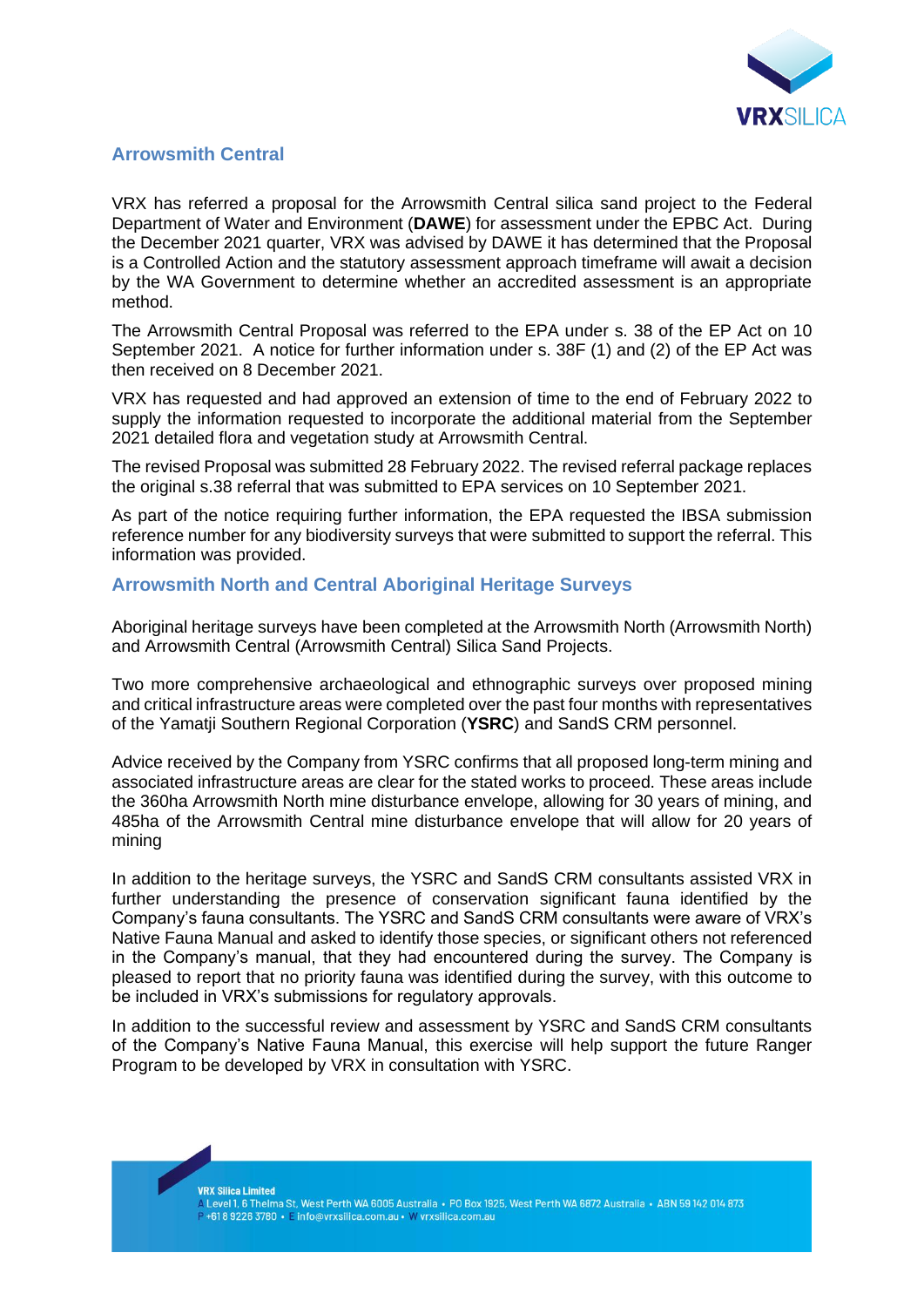

## **Muchea**

Development of the Muchea silica sand project will follow once production has commenced at Arrowsmith North.

Muchea will have access to established infrastructure such as grid power, is adjacent to the Brand Highway and the underutilised railway which connects to the Kwinana Port (approx. 100km).

Gas pipelines run adjacent to the Muchea silica sand project and water will be accessed from the Yaragadee deep aquifer.

The Company has had many overseas enquiries for Muchea silica sand and believes that the consistent production of such high-grade silica sand with a low iron content will be in high demand as raw material for the manufacture of premium ultra-clear cover glass production, particularly for the burgeoning solar panel manufacturing industry. This interest continued throughout the March 2022 quarter.

In July 2021, VRX commissioned Mattiske consulting to undertake a detailed springtime flora and vegetation study on the priority area in the north of the Muchea silica sand project area. This is in addition to a 2017 desktop survey and a field survey in spring 2018. The survey area included 884ha of proposed mining area and proposed access routes.

During the quarter, VRX received a comprehensive flora and vegetation assessment of the 2021 survey area which includes:

- 1. An assessment of the area, at a suitable scale that allows the vegetation communities to be delineated, including replicate survey sites in similar vegetation types to enable statistical analysis of flora species data;
- 2. The collection and identification of the vascular plant species present in both the survey sites and opportunistically in order for a more complete assessment of the flora in the survey to be made;
- 3. A review of the conservation status of the vascular plant species recorded by reference to current literature and listings by the Department of Biodiversity, Conservation and Attractions (DBCA) and plant collections held at the Western Australian State Herbarium (WAH), and listed by Department of Agriculture, Water and the Environment (DAWE)(2019b) under the EPBC Act;
- 4. Collation and analysis of data and comparison with local and regional datasets and analyses;
- 5. Definition and mapping of the vegetation communities, Floristic Community Types (FCTs) and Site-Vegetation Types (SVTs) in the survey area;
- 6. Definition and mapping of the location of any Threatened or Priority flora and any Threatened or Priority Ecological Communities located within the survey area;
- 7. Definition of any management issues related to flora and vegetation values; and
- 8. Provision of recommendations on the local and regional significance of the vegetation communities

In combination with previous detailed fauna survey reports the detail in this report will allow VRX to select areas of mining that will have the least impact to the environment and habitats.

**VRX Silica Limited**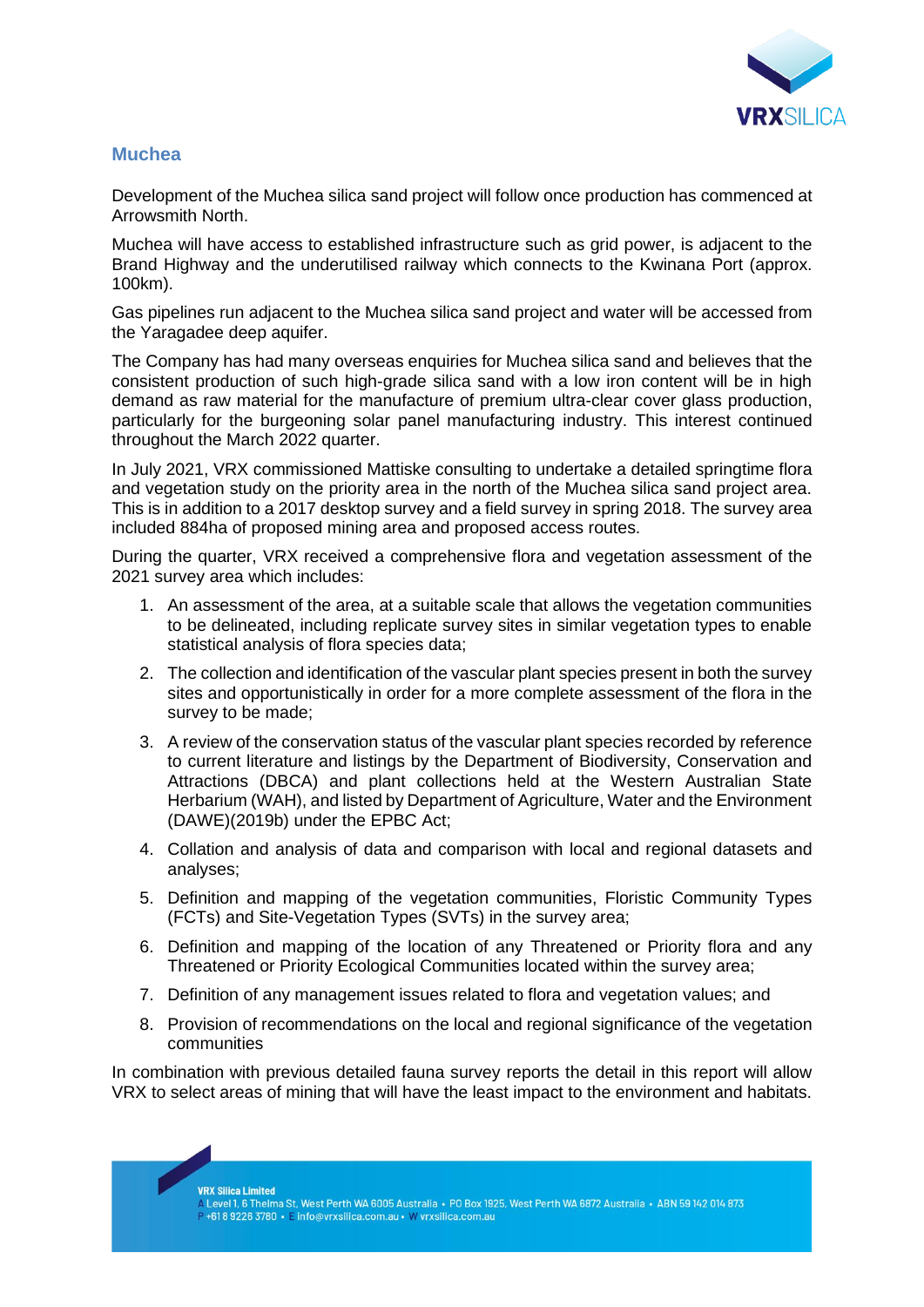

## **Boyatup**

VRX conducted a 206 hole, 312m, 400m x 800m spaced air core drill program at its Boyatup Silica Sand Project, located approximately 100km east of Esperance, Western Australia.

Results of early work undertaken by VRX and the previous tenement holder indicated in-situ sand grades up to 99.7%  $SiO<sub>2</sub>$  with potential to produce a very low Fe<sub>2</sub>O<sub>3</sub> product.

Drilling took 9 days with assay results to follow in late April 2022. This drilling campaign is anticipated to enable a maiden mineral resource to be estimated. Drilling will also produce bulk material for metallurgical testwork to determine the product quality that the project can produce.

The drilling was undertaken pursuant to a program of work, or POW, approved by the Department of Mining, Industry and Regulation and Safety of Western Australia.

A heritage (site avoidance) survey undertaken by the Esperance Tjaltjraak Native Title Aboriginal Corporation (ETNTAC) cleared the area for the drill program.

Environmental desktop studies over the area have commenced with databases from the Department of Biodiversity Conservation and Attractions (DBCA) received to review regional data on:

- 1. Priority flora
- 2. Priority ecological communities
- 3. Threatened ecological communities; and
- 4. Significant fauna.

## **Hydrogen Supply**

During the quarter, VRX signed a non-binding memorandum of understanding (**MOU**) with Xodus Group Pty Ltd (**Xodus**) to explore the future supply of renewable hydrogen to the Company's silica sand projects as well as to potential, nearby glass-manufacturing facilities to enable the production of net-zero glass.

Given the high quality and volume of silica sand at both Arrowsmith and Muchea and the close proximity to energy infrastructure at both locations, VRX is exploring – in consultation with the Western Australian Government and significant international industry players – the potential for the development of glass-manufacturing facilities to take advantage of this tremendous opportunity.

Glass manufacturing requires considerable energy inputs. The supply of renewable hydrogen to power such glass-manufacturing facilities could potentially lead to the production of world leading net-zero glass.

The MOU with Xodus establishes a platform for strategic confidential communication and future co-operation between the parties. It contemplates the sharing of information with a view to a future offtake of between 9,000 tonnes to 11,000 tonnes of hydrogen per annum, which is adequate to supply a substantial glass-making facility.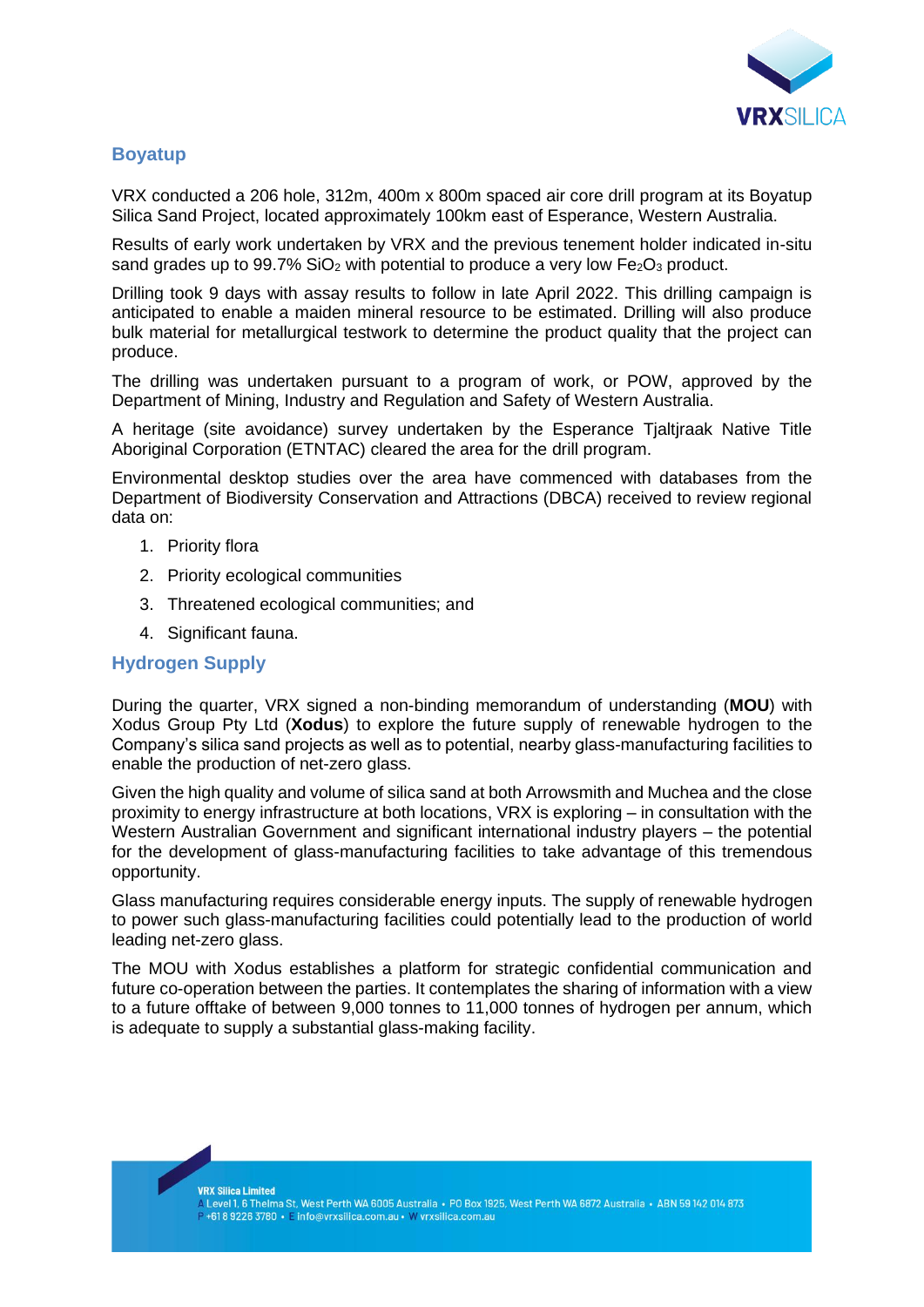



#### *Figure 1. Glass production float process*

Research into replacing natural gas with hydrogen to power glass-manufacturing plants is well advanced. Nippon Sheet Glass (NSG Group) recently announced that it had successfully manufactured architectural glass at its facility in the UK in a world-first trial that used hydrogen [\(https://www.nsg.com/en/media/ir-updates/announcements-2021/ag-production-powered-by](https://www.nsg.com/en/media/ir-updates/announcements-2021/ag-production-powered-by-hydrogen)[hydrogen\)](https://www.nsg.com/en/media/ir-updates/announcements-2021/ag-production-powered-by-hydrogen).

#### **Potential for Glass Manufacturing in Western Australia**

Both Arrowsmith and Muchea locations have substantial Mineral Resources that comprise high-quality silica sand suitable to manufacture glass, with Muchea in particular suitable for solar panel glass.

The high quality and substantial volumes of silica sand at both projects lend themselves to the potential for development of nearby glass-manufacturing facilities. This potential has attracted the interest of the Western Australian Government and international glass manufacturers and could deliver potentially billions of dollars in foreign investment into the State.

As well as high quality and volumes of silica sand, glass manufacturing requires substantial energy inputs. VRX is further exploring the potential for the supply of renewable hydrogen to power glass manufacturing facilities to produce net-zero glass.

VRX believes it is the right time and Muchea is the right place for WA to maximise its economic advantages of a very long-life high-grade silica sand supply and WA domestic gas reserves, together with rapidly developing hydrogen projects in the Mid-West, for a high-tech ultra-clear glass production capability at Muchea.

During the March 2022 quarter, VRX continued its consultation with the WA State Government to attract foreign and local investment into the development of world-class glass manufacturing and downstream processing industries in Western Australia.

**VRX Silica Limited** 

.<br>A Level 1, 6 Thelma St, West Perth WA 6005 Australia • PO Box 1925, West Perth WA 6872 Australia • ABN 59 142 014 873 +61892263780 • Einfo@vrxsilica.com.au • W vrxsilica.com.au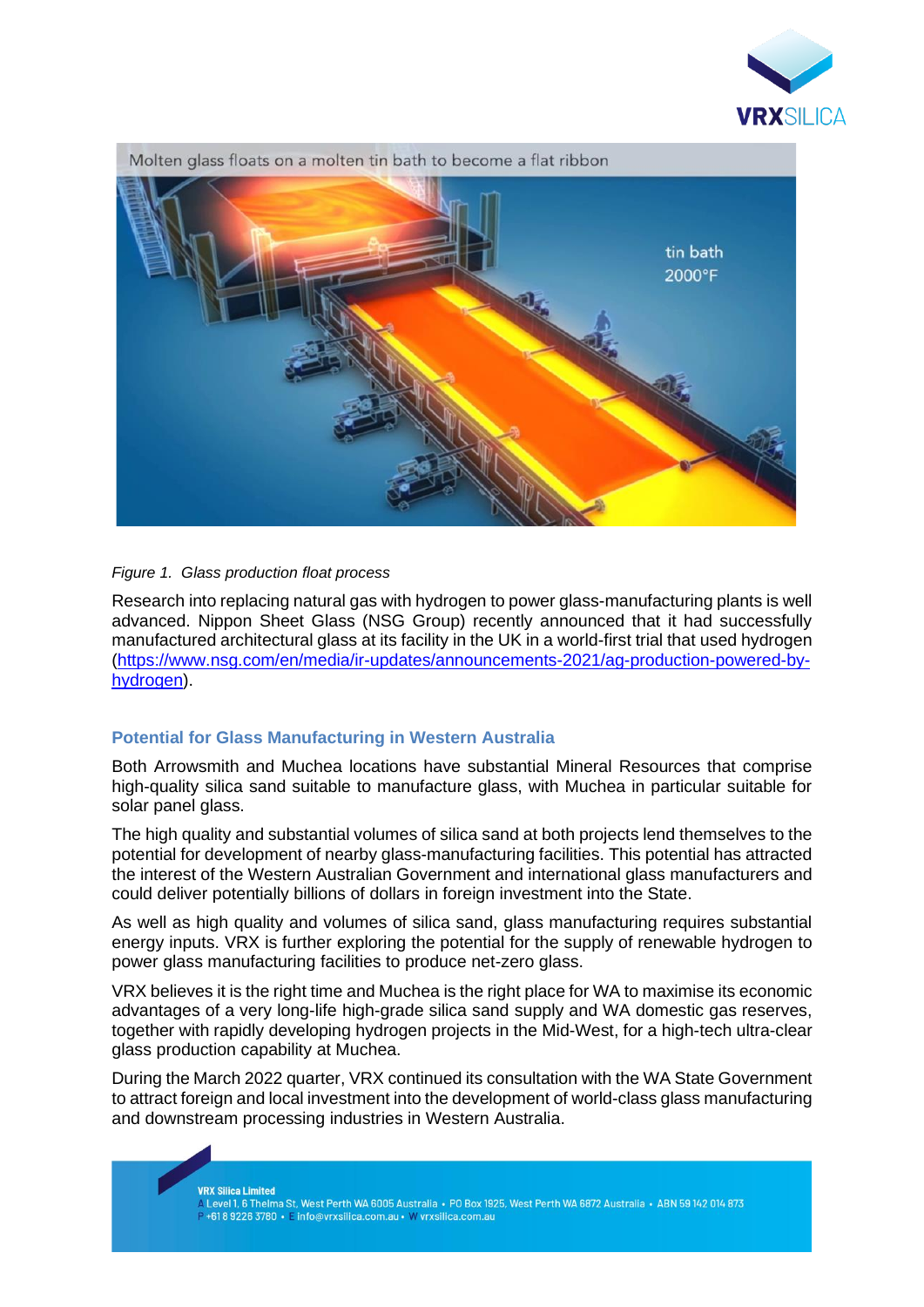

## **Environmental, Social and Governance – ESG**

VRX continues to deliver on its ESG responsibilities aligned to the UN's Sustainable Development Goals and published its maiden report in the 2021 Annual Report. This report will be updated during the June 2022 quarter for inclusion in the 2022 Annual Report.

#### **Metallurgical Testwork R&D**

During April 2022, VRX has lodged registration for an R&D Tax Incentive Application for the year ending June 2021 with AusIndustry.

The claim is for costs incurred for the R&D work undertaken by VRX and its consultants in the core development of a new process route for high grade silica sand which includes the recovery and testing of metallurgical composite samples, preparation and analytical testwork to determine a process circuit design and subsequent engineering.

The claim period will extend to following years that R&D will be undertaken.

## **Corporate**

During the quarter the Company announced that Ian Hobson has replaced John Geary as Company Secretary, effective 1 January 2022. Mr Geary has remained with the Company, undertaking a variety of other roles.

## **ASX Listing Rule 5.3 disclosures**

Details of mining exploration activities:

Payments for exploration & evaluation under operating activities of \$60,000 related mainly to tenement rents.

Payments for exploration & evaluation under investing activities of \$403,000 consists mainly of processing plant engineering design and related metallurgical test work and environmental surveys and approvals costs.

There were no substantive mining production and development activities during the quarter.

## Details of tenement activities:

During the quarter, the following tenements were granted:

None

During the quarter, the following tenements were applied for:

Mining Lease M70/1414

**VRX Silica Limited**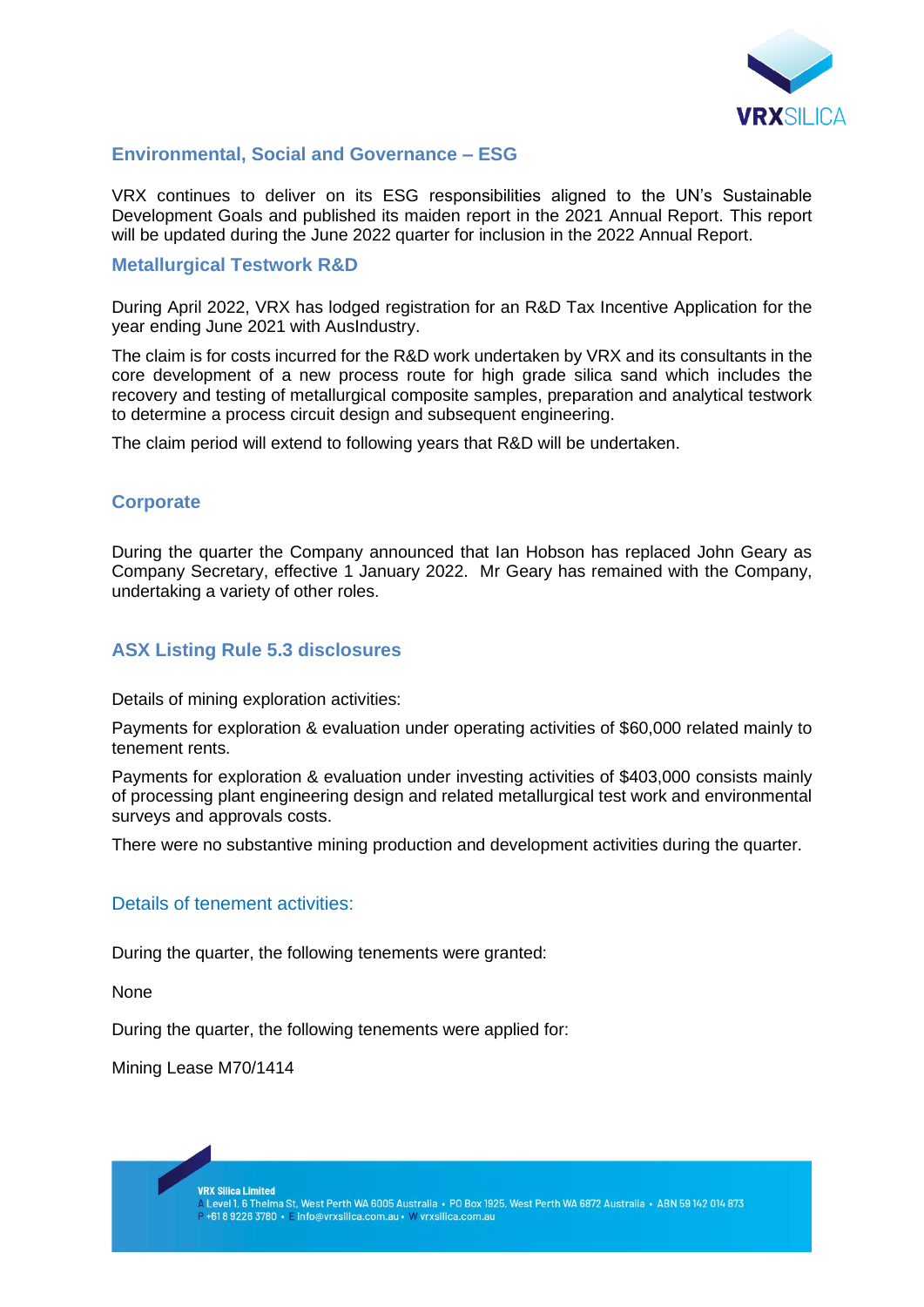

## Details of related party payments:

The aggregate amount of payments to related parties and their associates of \$144,000 shown at paragraph 6.1 of the attached Appendix 5B represents directors' fees and salaries paid during the quarter.

-----------------------

The information in this document that relates to the estimation and reporting of the Mineral Resource and Ore Reserves for the Arrowsmith North, Arrowsmith Central and Muchea Silica Sand Projects is extracted from releases to ASX on 28 August 2019, 17 September 2019 and 18 October 2019, respectively. The Company confirms that it is not aware of any new information or data that materially affects the information included in this document and all material assumptions and technical parameters underpinning the estimates continue to apply and have not materially changed.

This report has been authorised for release to ASX by the Board of Directors.

## **Further information:**

Bruce Maluish **Peter Klinger** Managing Director **Cannings Purple** 0418 940 417 0411 251 540

[brucem@vrxsilica.com.au](mailto:brucem@vrxsilica.com.au) [pklinger@canningspurple.com.au](mailto:pklinger@canningspurple.com.au)

**VRX Silica Limited** 

vica Silica Elffilieu<br>A Level 1, 6 Thelma St, West Perth WA 6005 Australia • PO Box 1925, West Perth WA 6872 Australia • ABN 59 142 014 873<br>P +61 8 9226 3780 • E info@vrxsilica.com.au • W vrxsilica.com.au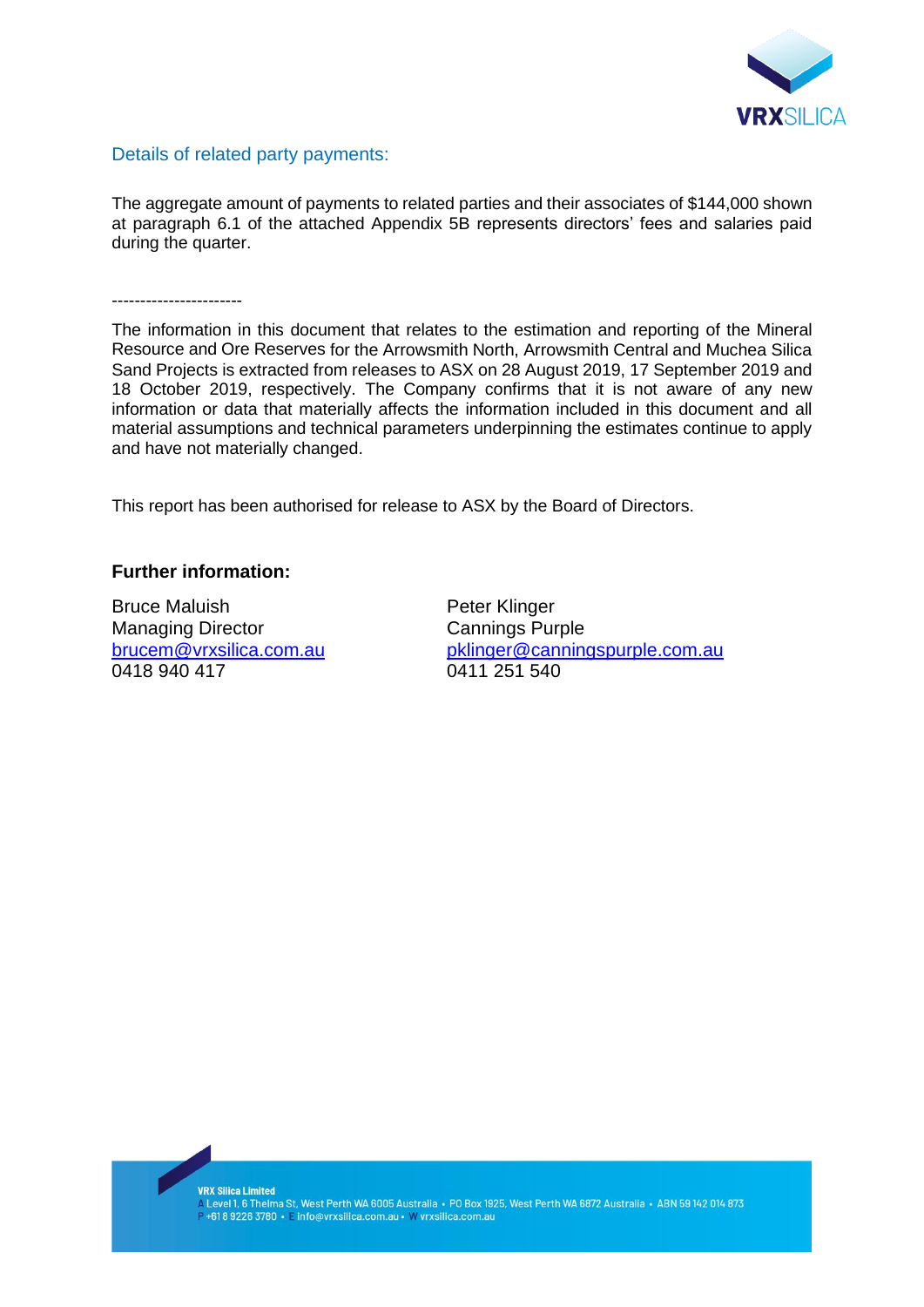

## **Interests in Mining Tenements (Western Australia)**

| <b>Tenement</b> | <b>Status</b> | Interest at<br>beginning of<br>quarter | Interests relinquished,<br>reduced or lapsed | Interests acquired<br>or increased | Interest at end<br>of quarter |
|-----------------|---------------|----------------------------------------|----------------------------------------------|------------------------------------|-------------------------------|
| E70/4986        | Granted       | 100%                                   |                                              |                                    | 100%                          |
| E70/4987        | Granted       | 100%                                   | ٠                                            | ۰                                  | 100%                          |
| E70/5027        | Granted       | 100%                                   |                                              |                                    | 100%                          |
| E70/5109        | Granted       | 100%                                   | ۰                                            |                                    | 100%                          |
| E70/5197        | Granted       | 100%                                   | ۰                                            |                                    | 100%                          |
| E70/5817        | Granted       | 100%                                   | ٠                                            | ٠                                  | 100%                          |
| M/1389          | Granted       | 100%                                   | ٠                                            |                                    | 100%                          |
| M/1392          | Granted       | 100%                                   | ٠                                            |                                    | 100%                          |
| L70/198         | Granted       | 100%                                   |                                              |                                    | 100%                          |
| L70/199         | Granted       | 100%                                   | ۰                                            |                                    | 100%                          |
| L70/202         | Granted       | 100%                                   | ٠                                            | ۰                                  | 100%                          |
| L70/203         | Granted       | 100%                                   |                                              |                                    | 100%                          |
| L70/208         | Granted       | 100%                                   |                                              |                                    | 100%                          |
| L70/230         | Granted       | 100%                                   |                                              |                                    | 100%                          |
| L70/229         | Application   | ٠                                      | ۰                                            |                                    | ۰                             |
| G70/264         | Application   | ۰                                      | ۰                                            |                                    | ۰                             |
| G70/265         | Application   | ۰                                      | ۰                                            |                                    | ۰                             |
| G70/266         | Application   |                                        |                                              |                                    |                               |

#### **Arrowsmith Project – Silica Sand**

#### **Muchea Project – Silica Sand**

| Tenement | <b>Status</b> | Interest at<br>beginning of<br>quarter | Interests relinquished,<br>reduced or lapsed | Interests acquired<br>or increased | Interest at end<br>of quarter |
|----------|---------------|----------------------------------------|----------------------------------------------|------------------------------------|-------------------------------|
| E70/4886 | Granted       | 100%                                   |                                              | ۰                                  | 100%                          |
| E70/5157 | Granted       | 100%                                   |                                              |                                    | 100%                          |
| E70/5548 | Granted       | 100%                                   |                                              |                                    | 100%                          |
| E70/5651 | Application   |                                        |                                              | ۰                                  | ۰                             |
| M70/1390 | Granted       | 100%                                   |                                              |                                    | 100%                          |
| M70/1414 | Application   |                                        |                                              |                                    |                               |
| L70/200  | Granted       | 100%                                   |                                              | ۰                                  | 100%                          |
| L70/204  | Granted       | 100%                                   |                                              |                                    | 100%                          |
| L70/205  | Application   | ۰                                      |                                              |                                    | ۰                             |
| L70/206  | Granted       | 100%                                   |                                              |                                    | 100%                          |

#### **Boyatup Project – Silica Sand**

| <b>Fenement</b> | <b>Status</b> | Interest at<br>beginning of<br>quarter | Interests relinguished.<br>reduced or lapsed | Interests acquired<br>or increased | Interest at end<br>of quarter |
|-----------------|---------------|----------------------------------------|----------------------------------------------|------------------------------------|-------------------------------|
| E69/3560        | Granted       | 100%                                   | -                                            |                                    | 100%                          |
| E69/3668        | Granted       | 100%                                   |                                              |                                    | 100%                          |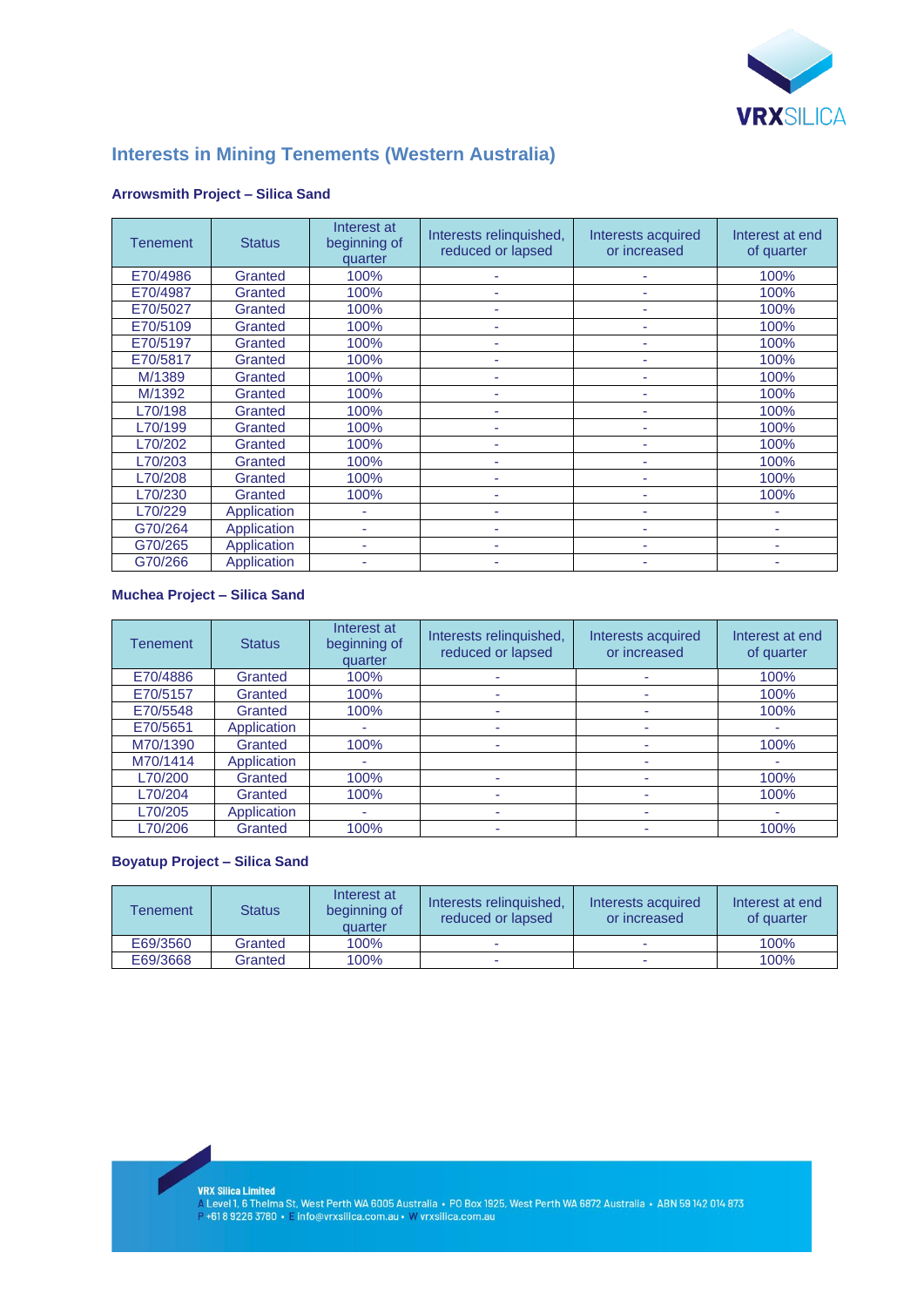

#### About VRX Silica

VRX Silica Ltd (ASX: VRX) is developing world-class, high-grade silica sand projects in Western Australia.

The Arrowsmith North and Arrowsmith Central Silica Sand Projects, 270km north of Perth, comprise five granted exploration licences and two granted mining leases. Bankable feasibility studies for both projects have demonstrated exceptional financial metrics.

The Muchea Silica Sand Project, 50km north of Perth, comprises two granted and one under-application exploration licences as well as one granted mining lease. Muchea is a world-class project with high-purity silica sand in situ. A bankable feasibility study has demonstrated outstanding financial metrics.

The Boyatup Silica Sand Project, 100km east of Esperance, comprises two adjacent granted exploration licences. Initial indications are that this project can complement the Arrowsmith and Muchea projects and add to the range of silica products VRX Silica may be capable of producing.

#### Proven Management

VRX Silica's Board and Leadership Team have extensive experience in mineral exploration and mine developmentto-production and in the management of publicly listed mining and exploration companies.

#### Silica Sand Projects Locations



#### **VRX Silica Limited**

A Level 1, 6 Thelma St, West Perth WA 6005 Australia • PO Box 1925, West Perth WA 6872 Australia • ABN 59 142 014 873 P+61892263780 • E info@vrxsilica.com.au • W vrxsilica.com.au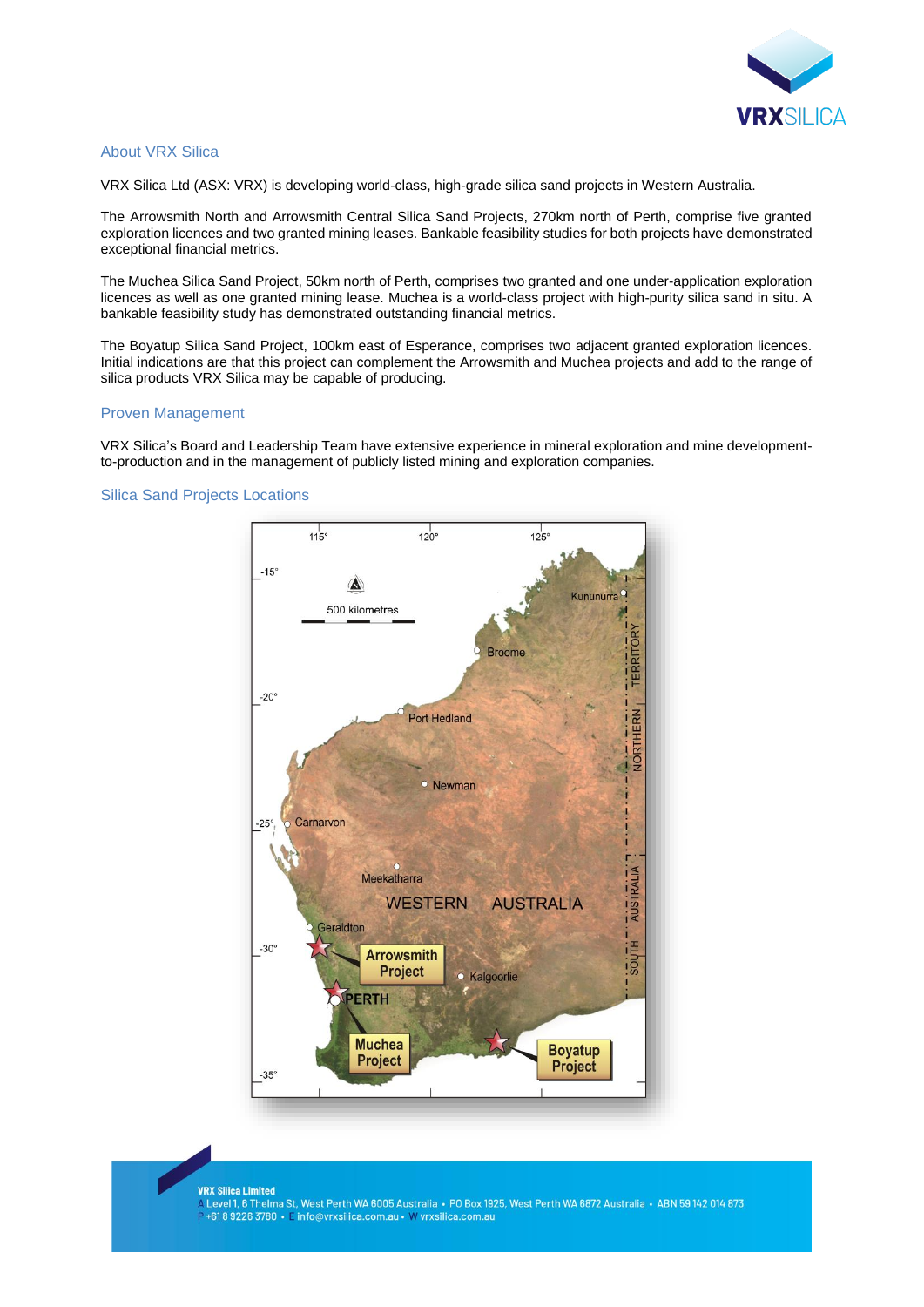# **Appendix 5B**

# **Mining exploration entity or oil and gas exploration entity quarterly cash flow report**

| Name of entity        |                                   |
|-----------------------|-----------------------------------|
| <b>VRX SILICA LTD</b> |                                   |
| ABN                   | Quarter ended ("current quarter") |
| 59 142 014 873        | 31 March 2022                     |

|     | <b>Consolidated statement of cash flows</b>                      | <b>Current quarter</b><br>\$A'000 | Year to date<br>(9 months)<br>\$A'000 |
|-----|------------------------------------------------------------------|-----------------------------------|---------------------------------------|
| 1.  | Cash flows from operating activities                             |                                   |                                       |
| 1.1 | Receipts from customers                                          |                                   |                                       |
| 1.2 | Payments for                                                     |                                   |                                       |
|     | exploration & evaluation<br>(a)                                  | (60)                              | (220)                                 |
|     | development<br>(b)                                               |                                   |                                       |
|     | (c)<br>production                                                |                                   |                                       |
|     | (d)<br>staff costs                                               | (225)                             | (575)                                 |
|     | administration and corporate costs<br>(e)                        | (194)                             | (1, 148)                              |
| 1.3 | Dividends received (see note 3)                                  |                                   |                                       |
| 1.4 | Interest received                                                | 3                                 | 12                                    |
| 1.5 | Interest and other costs of finance paid (on<br>lease liability) | (2)                               | (7)                                   |
| 1.6 | Income taxes paid                                                |                                   |                                       |
| 1.7 | Government grants and tax incentives                             |                                   |                                       |
| 1.8 | Other (provide details if material)                              |                                   |                                       |
| 1.9 | Net cash from / (used in) operating<br>activities                | (478)                             | (1,938)                               |

| 2.  |     | Cash flows from investing activities |       |         |
|-----|-----|--------------------------------------|-------|---------|
| 2.1 |     | Payments to acquire or for:          |       |         |
|     | (a) | entities                             | -     |         |
|     | (b) | tenements                            | ۰     |         |
|     | (C) | property, plant and equipment        | (227) | (330)   |
|     | (d) | exploration & evaluation             | (403) | (1,871) |
|     | (e) | investments                          |       |         |
|     | (f) | other non-current assets             | ۰     |         |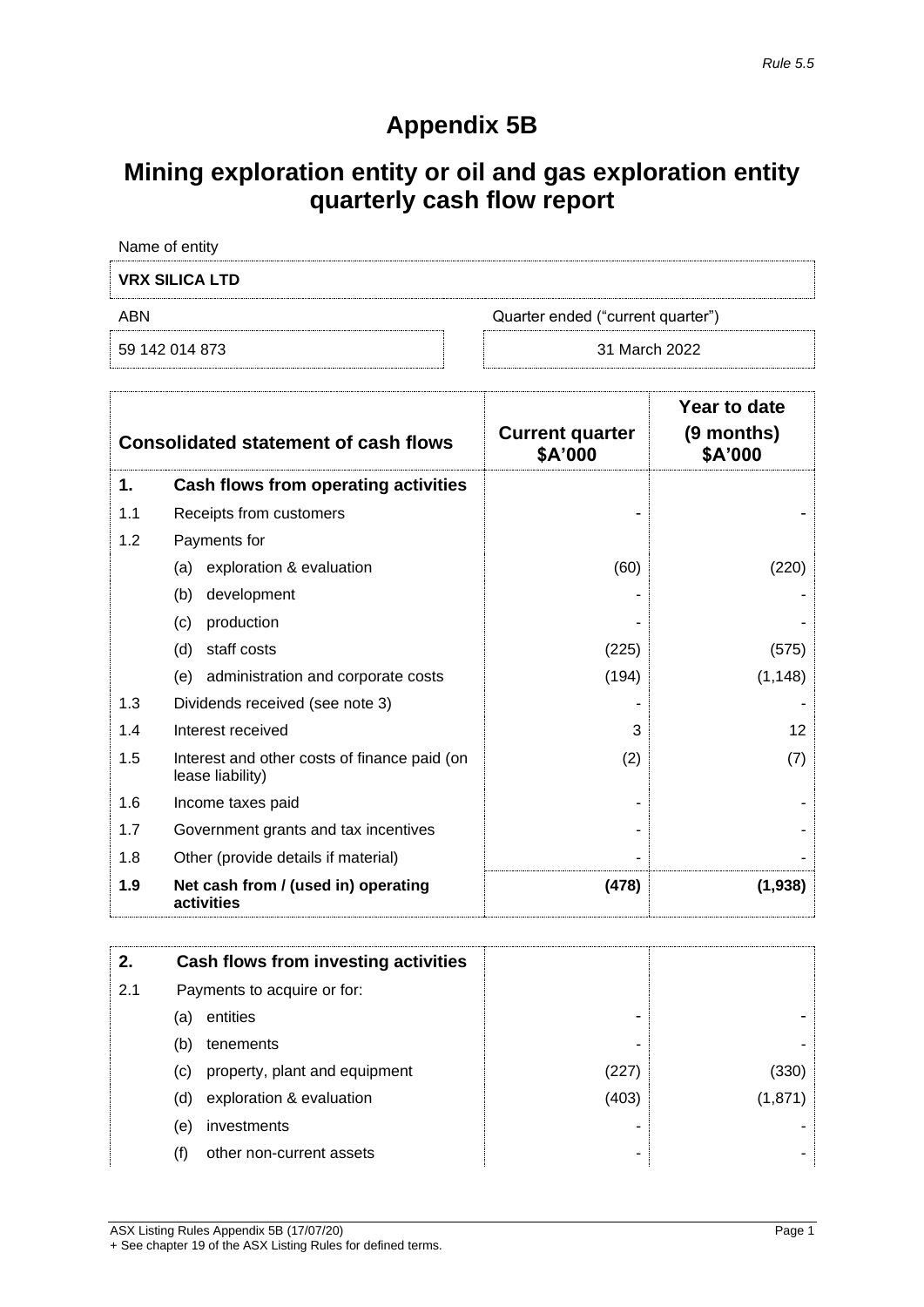|     | <b>Consolidated statement of cash flows</b>       | <b>Current quarter</b><br>\$A'000 | Year to date<br>(9 months)<br>\$A'000 |
|-----|---------------------------------------------------|-----------------------------------|---------------------------------------|
| 2.2 | Proceeds from the disposal of:                    |                                   |                                       |
|     | entities<br>(a)                                   |                                   |                                       |
|     | (b)<br>tenements                                  |                                   |                                       |
|     | property, plant and equipment<br>(c)              |                                   |                                       |
|     | (d)<br>investments                                |                                   |                                       |
|     | other non-current assets<br>(e)                   |                                   |                                       |
| 2.3 | Cash flows from loans to other entities           |                                   |                                       |
| 2.4 | Dividends received (see note 3)                   |                                   |                                       |
| 2.5 | Other (provide details if material)               |                                   |                                       |
| 2.6 | Net cash from / (used in) investing<br>activities | (630)                             | (2,201)                               |

| 3.   | Cash flows from financing activities                                                       |      |       |
|------|--------------------------------------------------------------------------------------------|------|-------|
| 3.1  | Proceeds from issues of equity securities<br>(excluding convertible debt securities)       |      |       |
| 3.2  | Proceeds from issue of convertible debt<br>securities                                      |      |       |
| 3.3  | Proceeds from exercise of options                                                          |      | 4,438 |
| 3.4  | Transaction costs related to issues of equity<br>securities or convertible debt securities |      |       |
| 3.5  | Proceeds from borrowings                                                                   |      |       |
| 3.6  | Repayment of borrowings                                                                    |      |       |
| 3.7  | Transaction costs related to loans and<br>borrowings                                       |      |       |
| 3.8  | Dividends paid                                                                             |      |       |
| 3.9  | Other (repayment of lease liability)                                                       | (17) | (50)  |
| 3.10 | Net cash from / (used in) financing<br>activities                                          | (17) | 4,388 |

| 4.  | Net increase / (decrease) in cash and<br>cash equivalents for the period |        |         |
|-----|--------------------------------------------------------------------------|--------|---------|
| 4.1 | Cash and cash equivalents at beginning of<br>period                      | 11.816 | 10.442  |
| 4.2 | Net cash from / (used in) operating<br>activities (item 1.9 above)       | (478)  | (1,938) |
| 4.3 | Net cash from / (used in) investing activities<br>(item 2.6 above)       | (630)  | (2,201) |
| 4.4 | Net cash from / (used in) financing activities<br>(item 3.10 above)      | (17)   | 4.388   |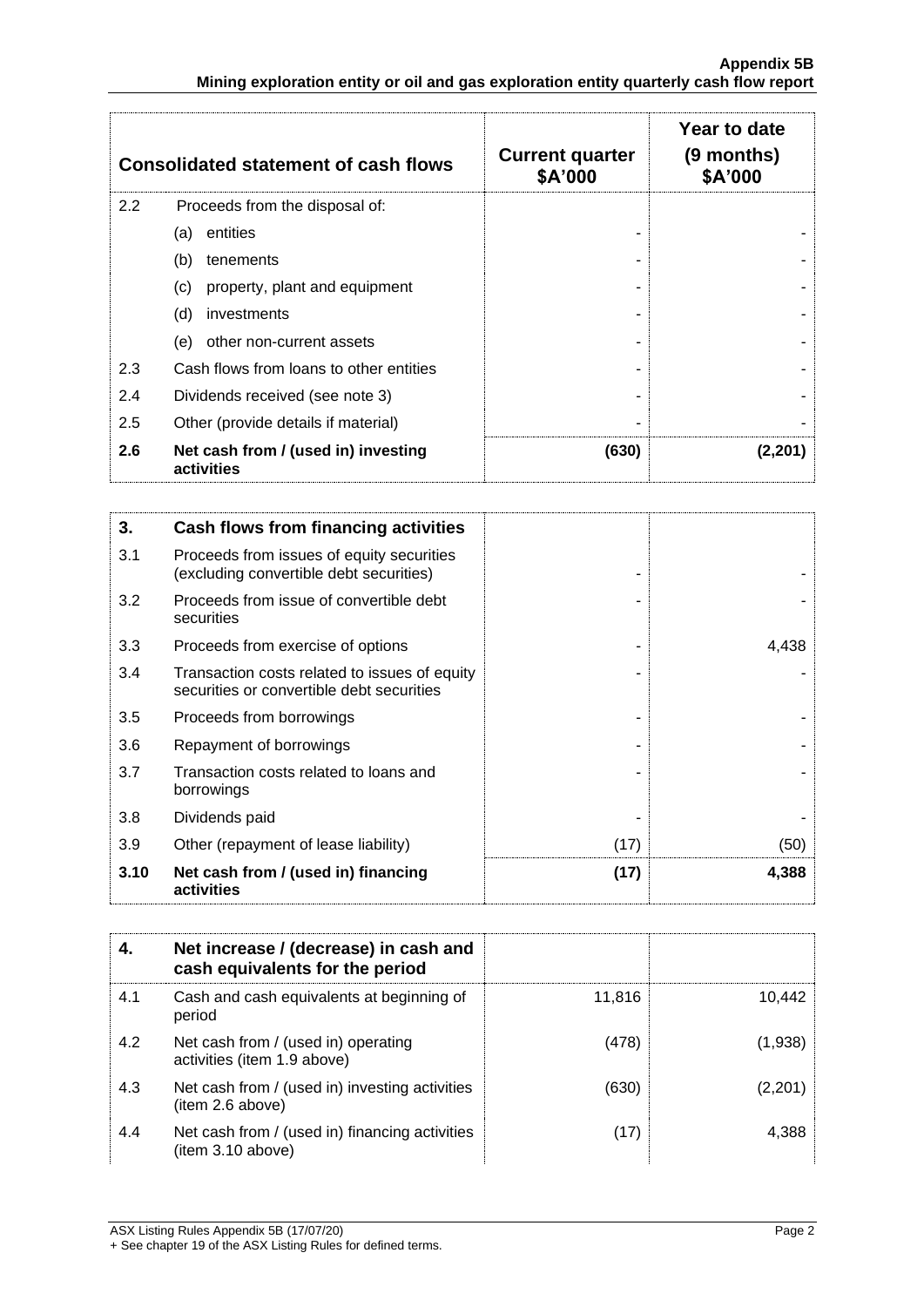|     | <b>Consolidated statement of cash flows</b>          | <b>Current quarter</b><br>\$A'000 | Year to date<br>$(9$ months)<br>\$A'000 |
|-----|------------------------------------------------------|-----------------------------------|-----------------------------------------|
| 4.5 | Effect of movement in exchange rates on<br>cash held |                                   |                                         |
| 4.6 | Cash and cash equivalents at end of<br>period        | 10.691                            | 10.691                                  |

| 5.  | Reconciliation of cash and cash<br>equivalents<br>at the end of the quarter (as shown in the<br>consolidated statement of cash flows) to the<br>related items in the accounts | <b>Current quarter</b><br>\$A'000 | <b>Previous quarter</b><br>\$A'000 |
|-----|-------------------------------------------------------------------------------------------------------------------------------------------------------------------------------|-----------------------------------|------------------------------------|
| 5.1 | <b>Bank balances</b>                                                                                                                                                          | 5,677                             | 6,805                              |
| 5.2 | Call deposits                                                                                                                                                                 | 5,014                             | 5,011                              |
| 5.3 | <b>Bank overdrafts</b>                                                                                                                                                        |                                   |                                    |
| 5.4 | Other (provide details)                                                                                                                                                       |                                   |                                    |
| 5.5 | Cash and cash equivalents at end of<br>quarter (should equal item 4.6 above)                                                                                                  | 10,691                            | 11.816                             |

| 6.  | Payments to related parties of the entity and their<br>associates                                                                                           | <b>Current quarter</b><br><b>\$A'000</b> |
|-----|-------------------------------------------------------------------------------------------------------------------------------------------------------------|------------------------------------------|
| 6.1 | Aggregate amount of payments to related parties and their<br>associates included in item 1                                                                  |                                          |
| 6.2 | Aggregate amount of payments to related parties and their<br>associates included in item 2                                                                  |                                          |
|     | Note: if any amounts are shown in items 6.1 or 6.2, your quarterly activity report must include a description of, and an<br>explanation for, such payments. |                                          |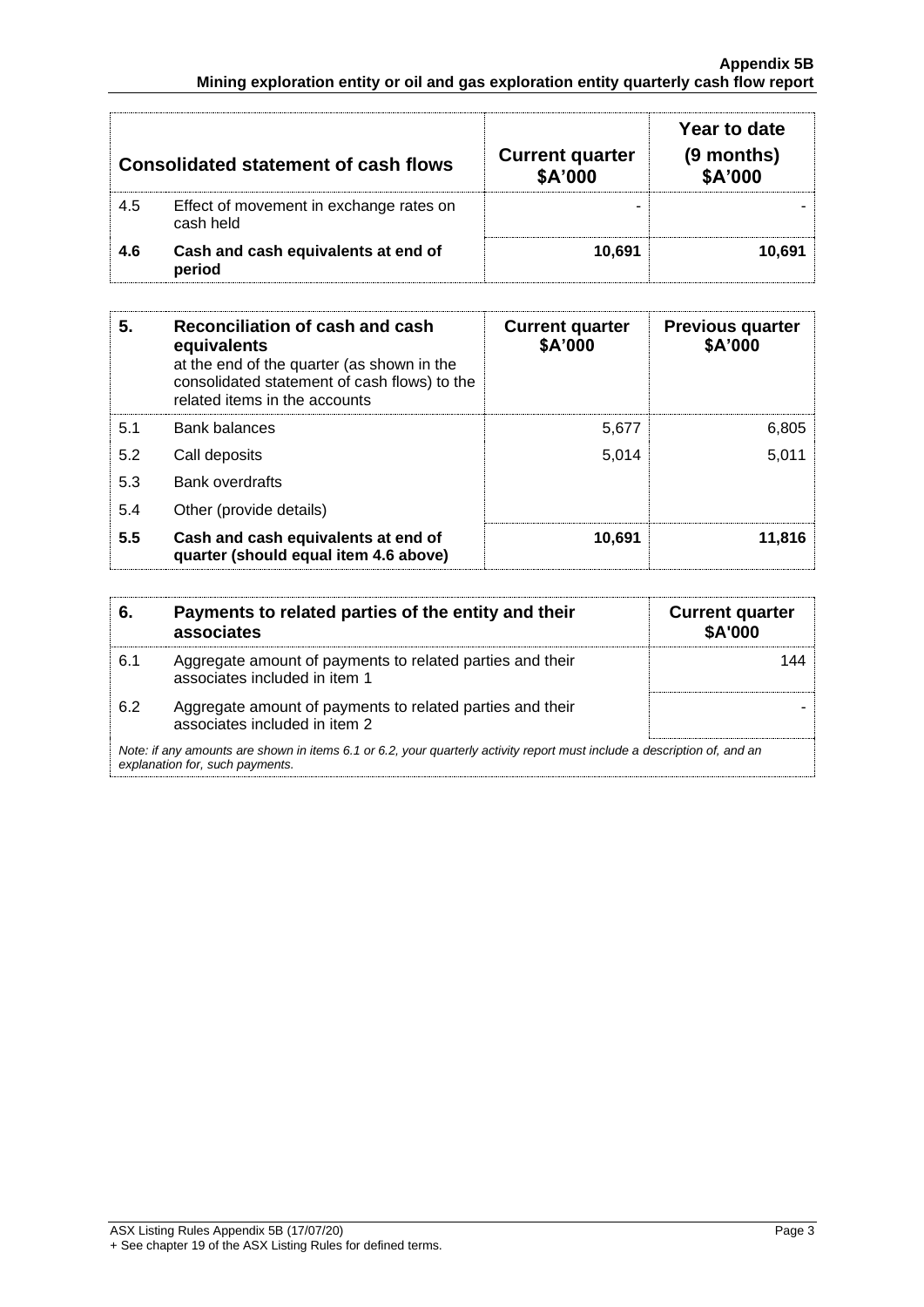| 7.  | <b>Financing facilities</b><br>Note: the term "facility' includes all forms of financing<br>arrangements available to the entity.<br>Add notes as necessary for an understanding of the<br>sources of finance available to the entity.                                                                                                               | <b>Total facility</b><br>amount at quarter<br>end<br>\$A'000 | Amount drawn at<br>quarter end<br>\$A'000 |
|-----|------------------------------------------------------------------------------------------------------------------------------------------------------------------------------------------------------------------------------------------------------------------------------------------------------------------------------------------------------|--------------------------------------------------------------|-------------------------------------------|
| 7.1 | Loan facilities                                                                                                                                                                                                                                                                                                                                      |                                                              |                                           |
| 7.2 | Credit standby arrangements                                                                                                                                                                                                                                                                                                                          |                                                              |                                           |
| 7.3 | Other (please specify)                                                                                                                                                                                                                                                                                                                               |                                                              |                                           |
| 7.4 | <b>Total financing facilities</b>                                                                                                                                                                                                                                                                                                                    |                                                              |                                           |
| 7.5 | Unused financing facilities available at quarter end                                                                                                                                                                                                                                                                                                 |                                                              |                                           |
| 7.6 | Include in the box below a description of each facility above, including the lender, interest<br>rate, maturity date and whether it is secured or unsecured. If any additional financing<br>facilities have been entered into or are proposed to be entered into after quarter end,<br>include a note providing details of those facilities as well. |                                                              |                                           |
|     |                                                                                                                                                                                                                                                                                                                                                      |                                                              |                                           |

| 8.  | Estimated cash available for future operating activities                                                                                                                                                                        | \$A'000 |  |
|-----|---------------------------------------------------------------------------------------------------------------------------------------------------------------------------------------------------------------------------------|---------|--|
| 8.1 | Net cash from / (used in) operating activities (item 1.9)                                                                                                                                                                       | (478)   |  |
| 8.2 | (Payments for exploration & evaluation classified as investing<br>activities) (item 2.1(d))                                                                                                                                     | (403)   |  |
| 8.3 | Total relevant outgoings (item $8.1 +$ item $8.2$ )                                                                                                                                                                             | (881)   |  |
| 8.4 | Cash and cash equivalents at quarter end (item 4.6)                                                                                                                                                                             | 10,691  |  |
| 8.5 | Unused finance facilities available at quarter end (item 7.5)                                                                                                                                                                   |         |  |
| 8.6 | Total available funding (item $8.4 +$ item $8.5$ )                                                                                                                                                                              | 10,691  |  |
| 8.7 | Estimated quarters of funding available (item 8.6 divided by<br>item $8.3$ )                                                                                                                                                    | 12      |  |
|     | Note: if the entity has reported positive relevant outgoings (ie a net cash inflow) in item 8.3, answer item 8.7 as "N/A".<br>Otherwise, a figure for the estimated quarters of funding available must be included in item 8.7. |         |  |
| 8.8 | If item 8.7 is less than 2 quarters, please provide answers to the following questions:                                                                                                                                         |         |  |
|     | 8.8.1<br>Does the entity expect that it will continue to have the current level of net operating<br>cash flows for the time being and, if not, why not?                                                                         |         |  |
|     | Answer: Not applicable                                                                                                                                                                                                          |         |  |
|     | 8.8.2<br>Has the entity taken any steps, or does it propose to take any steps, to raise further<br>cash to fund its operations and, if so, what are those steps and how likely does it<br>believe that they will be successful? |         |  |
|     | Answer: Not applicable                                                                                                                                                                                                          |         |  |
|     |                                                                                                                                                                                                                                 |         |  |